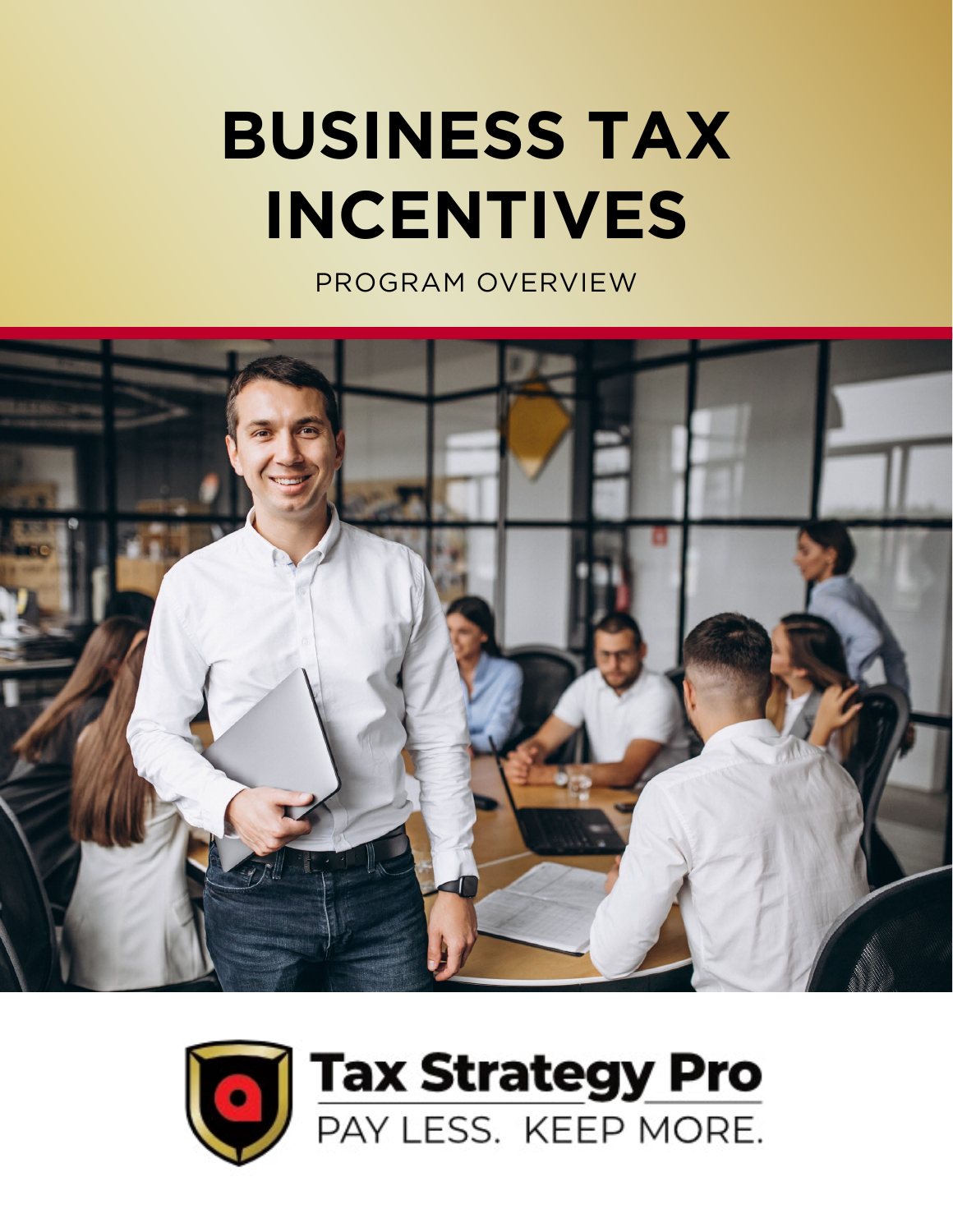# **THE R&D TAX CREDIT**

#### **BIG HELP** FOR SMALL BUSINESS





#### **HISTORY**

In a temporary effort to boost the economy in 1981, the federal government sought to use the passage of the Research and Experimentation tax credit to reward businesses for investing in research.

With the rapid changes in technology in the past decades, companies across multiple industries have seen increasing challenges to constantly innovate their products or processes to compete across a global economy. Business owners small and large understand the expensive and time – consuming risks that drastic innovations pose and thus, often failing – yielding no financial return on investment.

### **CHANGING THE PATH**

Recognizing the need to create jobs domestically and maintain global economic competitiveness, Congress has extended the R&D tax credits more than a dozen times over subsequent years, finally making them permanent with the passage of the PATH Act of 2015. In addition to becoming permanent, the Protecting Americans from Tax Hikes act expanded R&D credit provisions to start-ups and small businesses.

The R&D tax credit is now available to any U.S. business that spends time and resources on new development, improvements, or technological advancements in effort to improve upon its products or processes. The credit could also be available to American Business owners that have improved upon the performance, functionality, reliability, or quality of existing products or trade processes.

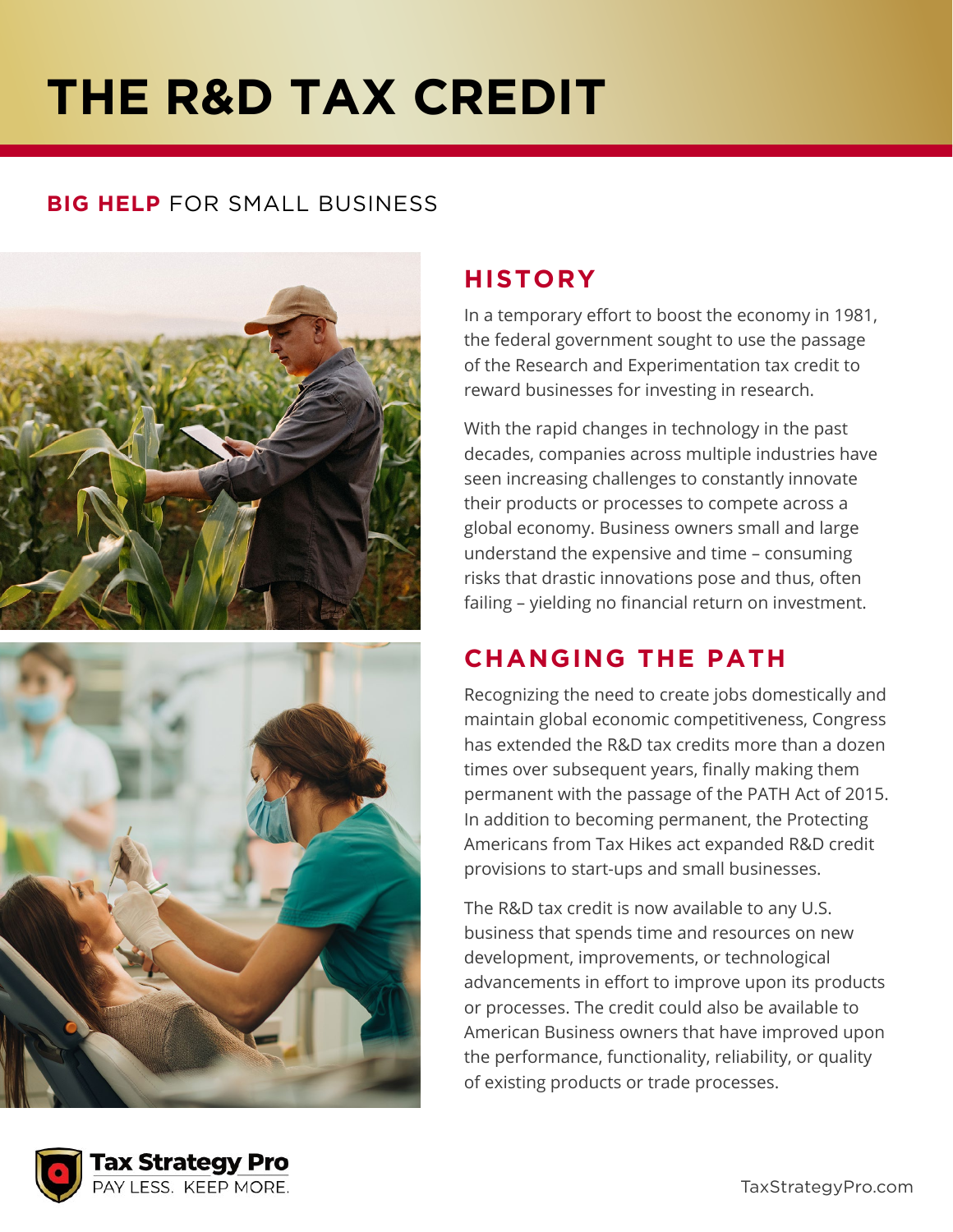# **THE R&D TAX CREDIT**

#### **BIG HELP** FOR AMERICAN BUSINESS



### **ABOUT THE CREDIT**

As of January 1, 2016 Eligible Small Businesses (ESBs) can use the credit to offset the Alternative Minimum Tax (AMT). An ESB can be a non-publicly traded corporation, partnership, or sole proprietorship with annual revenues under \$50 million for the three tax years prior to the current year and credits can be retroactively captured subject to special rules under section 448(c)(3).

Section 41 of the Internal Revenue Code lays out the rules and regulations surrounding the R&D tax credit. Many misconceptions surrounding the new regulations are that it is difficult to apply for the credits and that it is restricted to a small group of industries. This couldn't be further from the truth. The goal of the PATH act is to encourage innovation in businesses across the United States. The U.S. tax court and states alike have ruled in favor of business activities that make jobs faster and more efficient.

This could be anybody from a contractor who uses new materials to create green, energy efficient improvements, to a manufacturer improving production processes through investment in new technology.

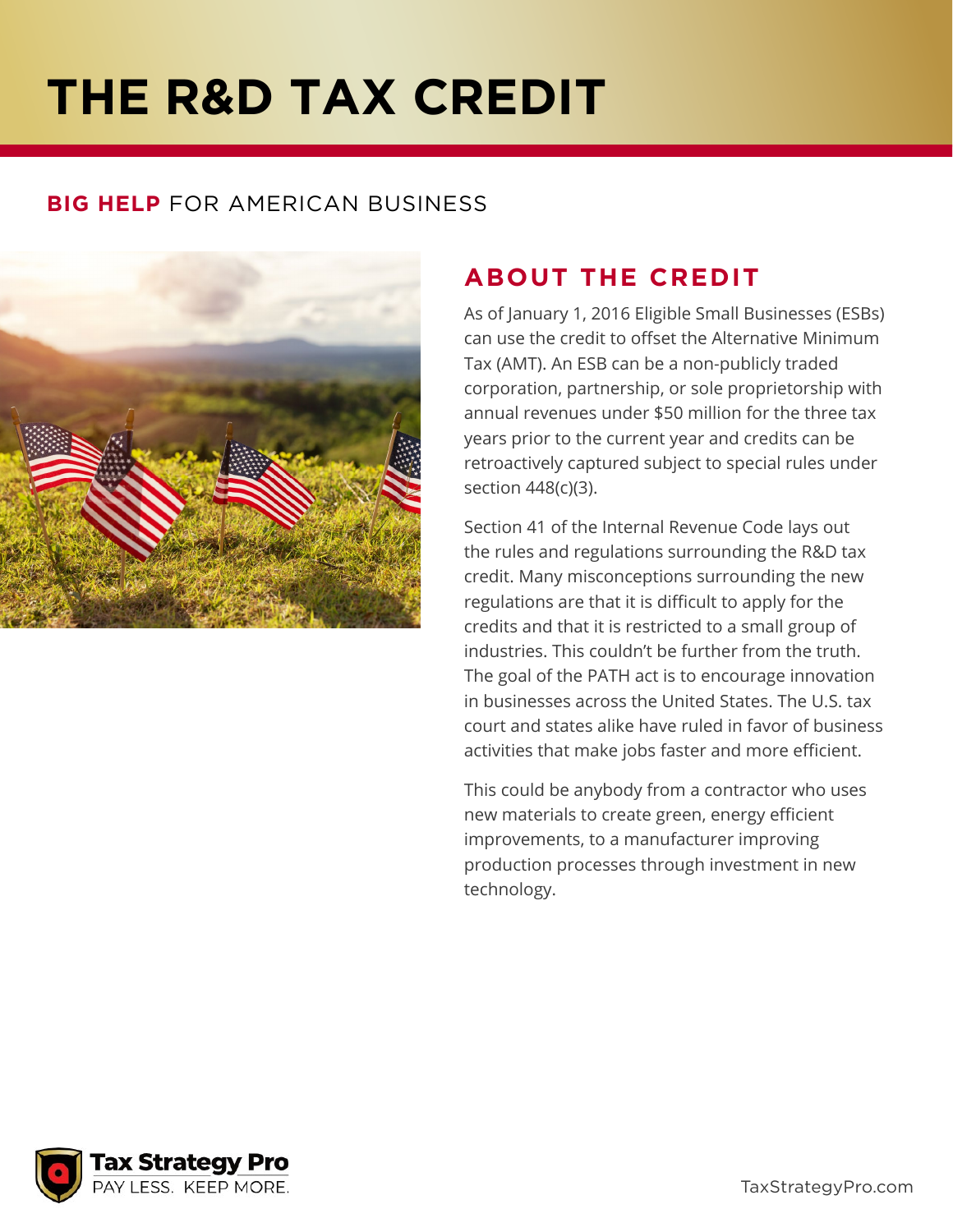# **QUALIFICATION**

#### MORE **COMPANIES QUALIFY** THAN YOU THINK

### **WHO QUALIFIES?**

Industries ranging from software development, to aerospace, tech and biopharmaceuticals can take advantage as there are no restrictions on the type of industry.

The R&D tax credit may apply to any taxpayer that incurs expenses for performing Qualified Research Activities (QRA) on U.S. soil. The credit is a percentage of qualified research expenses (QRE) above a base amount established by the IRS in a four-part test.

- 1 Elimination of Uncertainty
- 2 Process of Experimentation
- 3 Technological in Nature
- 4 Qualified Purpose

#### **QUALIFIED RESEARCH ACTIVITIES (QRA)**

- » Developing or designing new products, processes or formulas
- » Developing a new manufacturing process
- » Developing prototypes or models
- » Developing internal software solutions
- » Developing or improving software technologies
- » Testing new materials or concepts
- » Streamlining internal processes
- » Maintaining laboratory equipment
- » Documenting research activities
- » Designing or evaluating product alternatives
- » Certification testing
- » Environmental testing

#### **QUALIFIED RESEARCH EXPENSES (QRE)**

**Wages paid to employees for qualified services**

*This includes amounts considered to be wages for federal income tax withholding purposes.*

**Basic research payments made to qualified educational institutions and various scientific research organizations**

*Allowable up to 75% of the actual cost.*

#### **Supplies used and consumed in the R&D process**

*This may include any property not subject to depreciation.*

**Third-party contract expenses for performing QRAs on behalf of the taxpayer**

*Regardless of the success of the research, allowable up to 65% of the actual cost.*